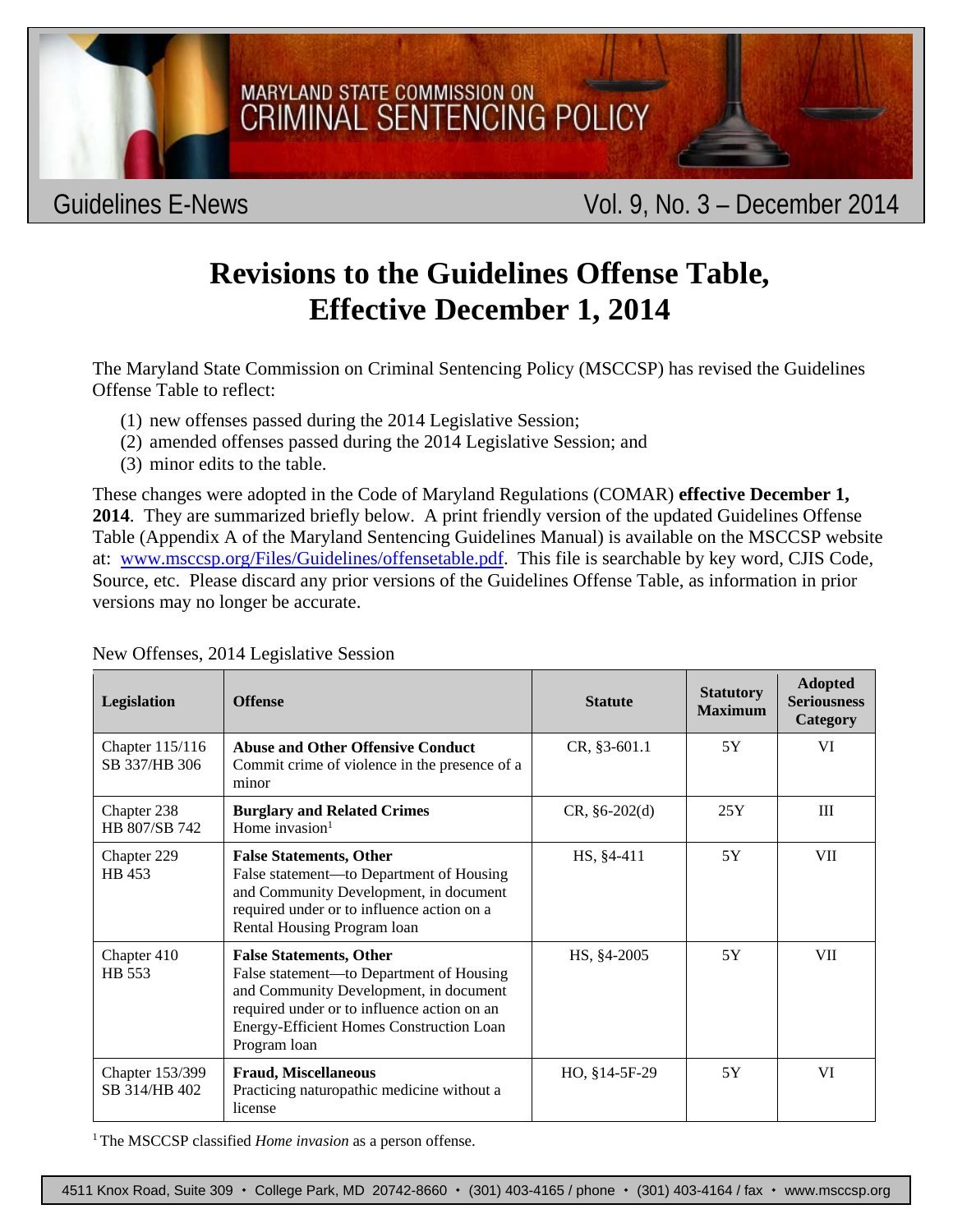|  | New Offenses, 2014 Legislative Session (continued) |  |  |
|--|----------------------------------------------------|--|--|
|  |                                                    |  |  |

| Legislation                              | <b>Offense</b>                                                                                                                                                                        | <b>Statute</b>                                            | <b>Statutory</b><br><b>Maximum</b> | <b>Adopted</b><br><b>Seriousness</b><br>Category |
|------------------------------------------|---------------------------------------------------------------------------------------------------------------------------------------------------------------------------------------|-----------------------------------------------------------|------------------------------------|--------------------------------------------------|
| Chapter 237<br>HB 714/SB 810             | <b>Identity Fraud</b><br>Use an interactive computer service to<br>disclose personal identifying information of<br>an individual in order to annoy, threaten,<br>embarrass, or harass | $CR, \S 8-301(b)(1)$<br>$CR, \S 8-301(g)(4)$<br>(penalty) | 18M                                | VII                                              |
| Chapter 235<br>HB 695                    | <b>Influencing or Intimidating Judicial</b><br><b>Process</b><br>Tampering with or fabricating physical<br>evidence                                                                   | CR, §9-307                                                | 3Y                                 | $\mathbf V$                                      |
| Chapter 244<br>HB 957/SB 710             | <b>Motor Vehicle Offense</b><br>Driving while impaired by alcohol, $3rd$ or<br>subsequent offense                                                                                     | TR, $§27-101(f)(2)$ ,<br>TR, §21-902(b)                   | 3Y                                 | V                                                |
| Chapter 244<br>HB 957/SB 710             | <b>Motor Vehicle Offense</b><br>Driving while impaired by alcohol, while<br>transporting a minor, $3rd$ or subsequent<br>offense                                                      | TR, §27-<br>$101(q)(2)(iii)$ ,<br>TR, §21-902(b)          | 4Y                                 | $\mathbf{V}$                                     |
| Chapter 244<br>HB 957/SB 710             | <b>Motor Vehicle Offense</b><br>Driving while impaired by drugs or drugs and<br>alcohol, 3 <sup>rd</sup> or subsequent offense                                                        | TR, $§27-101(f)(2)$ ,<br>TR, $§21-902(c)$                 | 3Y                                 | V                                                |
| Chapter 244<br>HB 957/SB 710             | <b>Motor Vehicle Offense</b><br>Driving while impaired by drugs or drugs and<br>alcohol, while transporting a minor, 3rd or<br>subsequent offense                                     | TR, §27-<br>$101(q)(2)(iii)$ ,<br>TR, §21-902(c)          | 4Y                                 | V                                                |
| <b>Chapter 248/260</b><br>HB 1212/SB 348 | <b>Motor Vehicle Offense</b><br>Use of text messaging device or handheld<br>telephone while driving that causes an<br>accident resulting in death or serious bodily<br>injury         | TR, §27-115<br>TR, §21-1124.3                             | 1Y                                 | VII                                              |
| Chapter 119<br>SB 50/HB 955              | <b>Sexual Crimes</b><br>Use of personal identifying information of an<br>individual to invite another to commit sexual<br>crime                                                       | CR, §3-325                                                | 20Y                                | IV                                               |
| Chapter 583<br>HB 43                     | <b>Stalking and Harassment</b><br>Revenge porn                                                                                                                                        | CR, §3-809                                                | 2Y                                 | VII                                              |
| Chapter 236<br>HB 697                    | <b>Threat of Mass Violence</b><br>Threatening to commit or cause a crime of<br>violence that would place others at risk                                                               | CR, §3-1001                                               | 10Y                                | $\mathbf V$                                      |